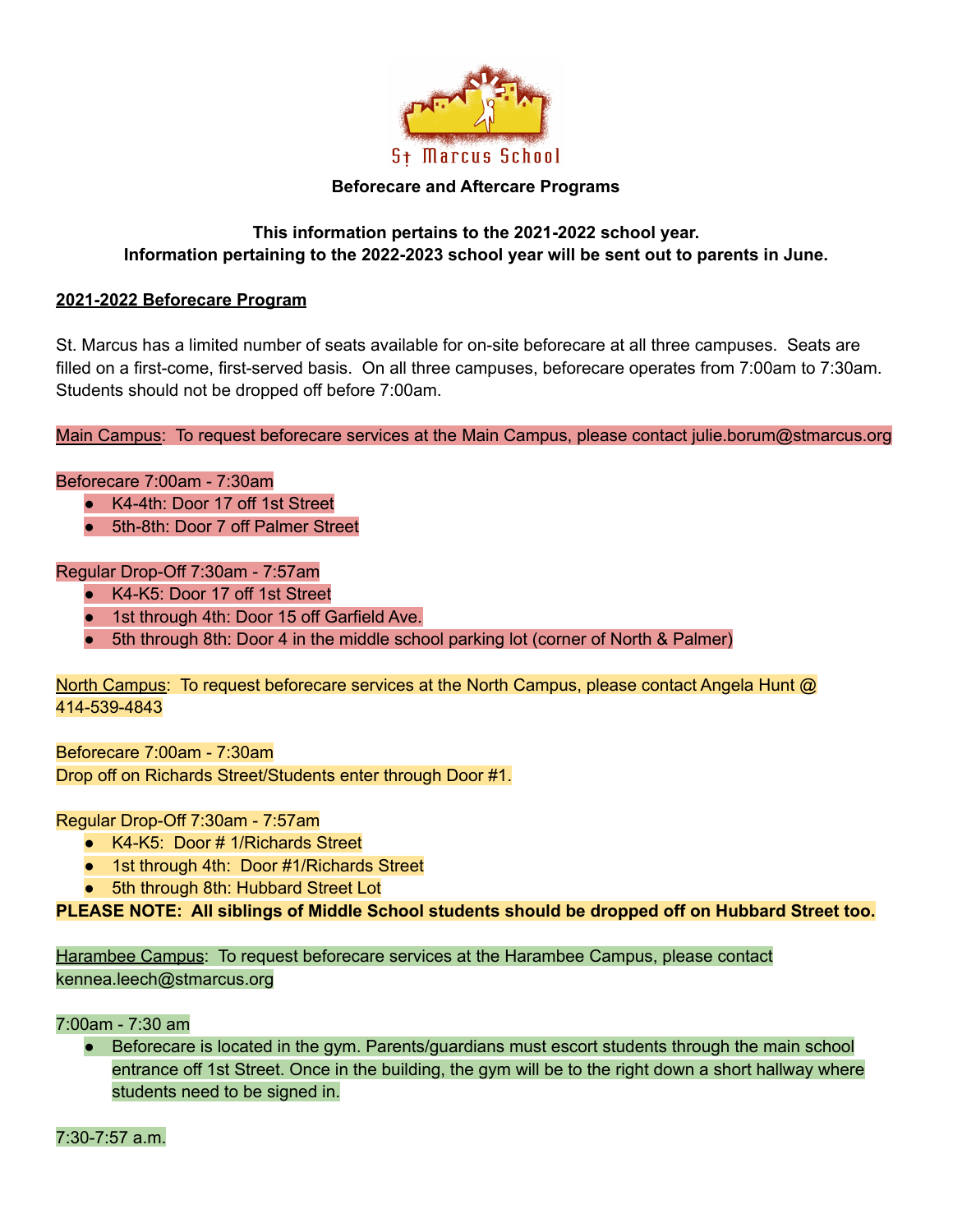● Drop students off in front of the main school entrance on 1st Street. School personnel will be supervising drop off. We appreciate your patience and cooperation during this time for the safety of all.

### **2021-2022 Aftercare Programs**:

There are a limited number of seats available for on-site and off-site aftercare services at St. Marcus and are provided on a first-come, first-served basis. Please see the details below. Services differ by campus. To request aftercare services, please contact the individual listed for each campus.

|                        | On-Site Aftercare                                                | <b>Off-site Aftercare</b>                                                    | <b>Contact Person</b>                                              |
|------------------------|------------------------------------------------------------------|------------------------------------------------------------------------------|--------------------------------------------------------------------|
| <b>Main Campus</b>     | <b>YES - Until 5pm</b><br>See details below                      | <b>YES - Until 6pm</b><br><b>Boys &amp; Girls Clubs</b><br>See details below | Erin Johnson<br>erin.johnson@stmarcus.org<br>414-702-3746          |
| <b>North Campus</b>    | <b>YES - Until 5pm</b><br>See details below                      | <b>YES - Until 6pm</b><br><b>COA</b><br>See details below                    | <b>April Richter</b><br>april.richter@stmarcus.org<br>414-336-5567 |
| <b>Harambee Campus</b> | <b>YES</b><br>Until 4pm<br><b>Then North Campus until</b><br>5pm | YES - Until 6pm<br>COA<br>See details below                                  | <b>Kennea Leech</b><br>kennea.leech@stmarcus.org<br>414 514-5633   |

**Late pick-up policies**: Students must be picked up no later than 5pm for on-site aftercare.

1st Late Pick-Up - Verbal Communication from an aftercare worker or administrator.

2nd Late Pick-Up - Written (email) warning from an aftercare worker or administrator.

3rd Late Pick-Up - Loss of Aftercare Privileges at STM (for remainder of the school year) and possible suspension for continued late pick-ups.

**Aftercare Fees -** There is a \$4 daily charge per student, maximum \$8/day per family. Wisconsin Shares may NOT be used for this expense.

### Main Campus On-site Aftercare:

Main campus students (who are signed up for on-site after care) can be picked up in the following locations between 3:45pm - 5:00pm.

K4, K5, 1st:

● Amy's Room (Enter at door 17)

2nd - 4th:

● Aftercare Room (Enter at door 17; across from the elevator)

5th-8th:

- 3:45-4:00 Cafeteria (Enter at door 4)
- 4:00-5:00 Aftercare Room (Enter at door 17; located across from the elevator)